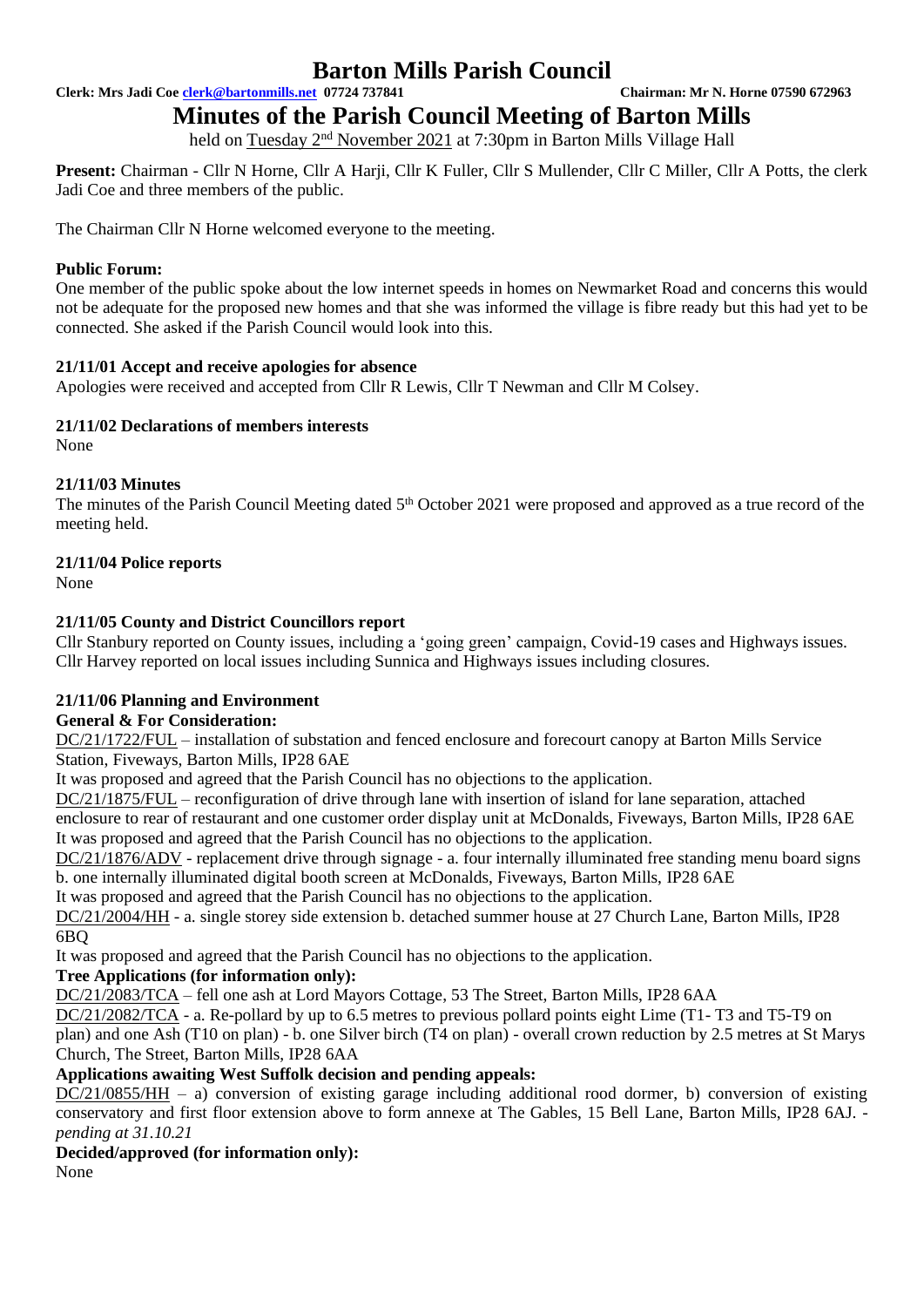**Clerk: Mrs Jadi Coe [clerk@bartonmills.net](mailto:clerk@bartonmills.net) 07724 737841 Chairman: Mr N. Horne 07590 672963**

## **21/11/07 Neighbourhood Plan**

Each member was given an 'Application to designate a Neighbourhood Area' form.

To begin a plan this form must be submitted detailing the area/boundary which is to be included in the plan.

It was agreed to obtain larger maps, and to agree the area at the December Parish Council meeting.

### **21/11/08 Clerk's Report, Matters Arising from the Minutes of the Last Meeting and Correspondence**

It was reported that the volunteer who had offered to clean the information boards had done so with the exception of one board, as he has requested permission to cut a hedge around the board.

The members agreed this hedge could be cut back.

Cllr R. Lewis had informed the clerk that two lots of laughing gas cannisters were found adjacent to the central path from the car park onto the village green. These were disposed of by the Cllr R Lewis.

## **21/11/09 Parish Matters**

21/11/09.1 Update on exception site at Newmarket Road

Havebury have confirmed that the land has now been exchanged and the application will be submitted soon. 21/11/09.2 Maintenance of Assets

- a) Lighting, including receiving updated quotes for new units Confirmation on the final quotes has yet to be received. However, it was agreed to pay the UKPN element in regard to unit 68 if the final total price did not exceed the original quote.
- b) Play park

Cllr N Horne confirmed the quote of £55 plus VAT to repair the spring rider. This quote was agreed. Cllr N Horne confirmed the base was ready to install the new memorial bench.

c) Litter bins

Cllr N Horne confirmed these had now been installed.

21/11/09.3 SID incl. rota, data and location

The SID rota was updated.

The SID data from April was analysed by Cllr C Miller with a copy of the data distributed to all members.

The data detailed an average of 97% of vehicles on Mildenhall Road were within the speed limit, 74% of vehicles were within the speed limit on Church Lane and just 33% were on Mildenhall Road, with 56% travelling between 30 and 40mph. It also showed that vehicles tended to exceed the speed limit more at night.

From this data it was suggested to request random speed checks and a SID to be placed here by the Community Safety Partnership.

It was agreed to publish some of this data in the Barton Miller.

To help with analysing the SID data, the clerk will ask the volunteers to inform her when they move the SID. It was also suggested to collect data from traffic coming from the other direction on Mildenhall Road by turning the bracket around.

The possibility of placing the SID on Newmarket Road was discussed but this would require installing a new post, changing the SID settings and the data would not be legal as it is a Highways road.

# 21/11/09.4 New Parish Group

The new group has been created because Beck Row, Holywell Row and Kenny Hill Parish Councils feel

underrepresented following the merge of Forest Heath and St Edmundsbury.

The group intend to hold their first meeting at 7:00pm on Wednesday  $3<sup>rd</sup>$  November.

Cllr N Horne has confirmed his attendance.

21/11/09.5 Update on works at the island outside Chestnut Close

Cllr N Horne is still awaiting the delivery of an oak post, as soon as this is received work can begin.

21/11/09.6 New village sign update

Many residents responded to the sign design vote published in the Barton Miller and the design with the most votes is sign 1.

21/11/09.7 Mallard's bridge update

It has been confirmed there has been a delay in the works:

The shut-down of the UKPN overhead cables that was planned did not happen due to high winds that prevented the tree felling works from being undertaken and further trees now require to be felled. The contractor is currently continuing with site clearance andpreparation works.

#### 21/11/09.8 Lorry route map review

The review consultation was discussed and noted that is ends on  $17<sup>th</sup>$  December, therefore the item is to be brought forward to the December meeting.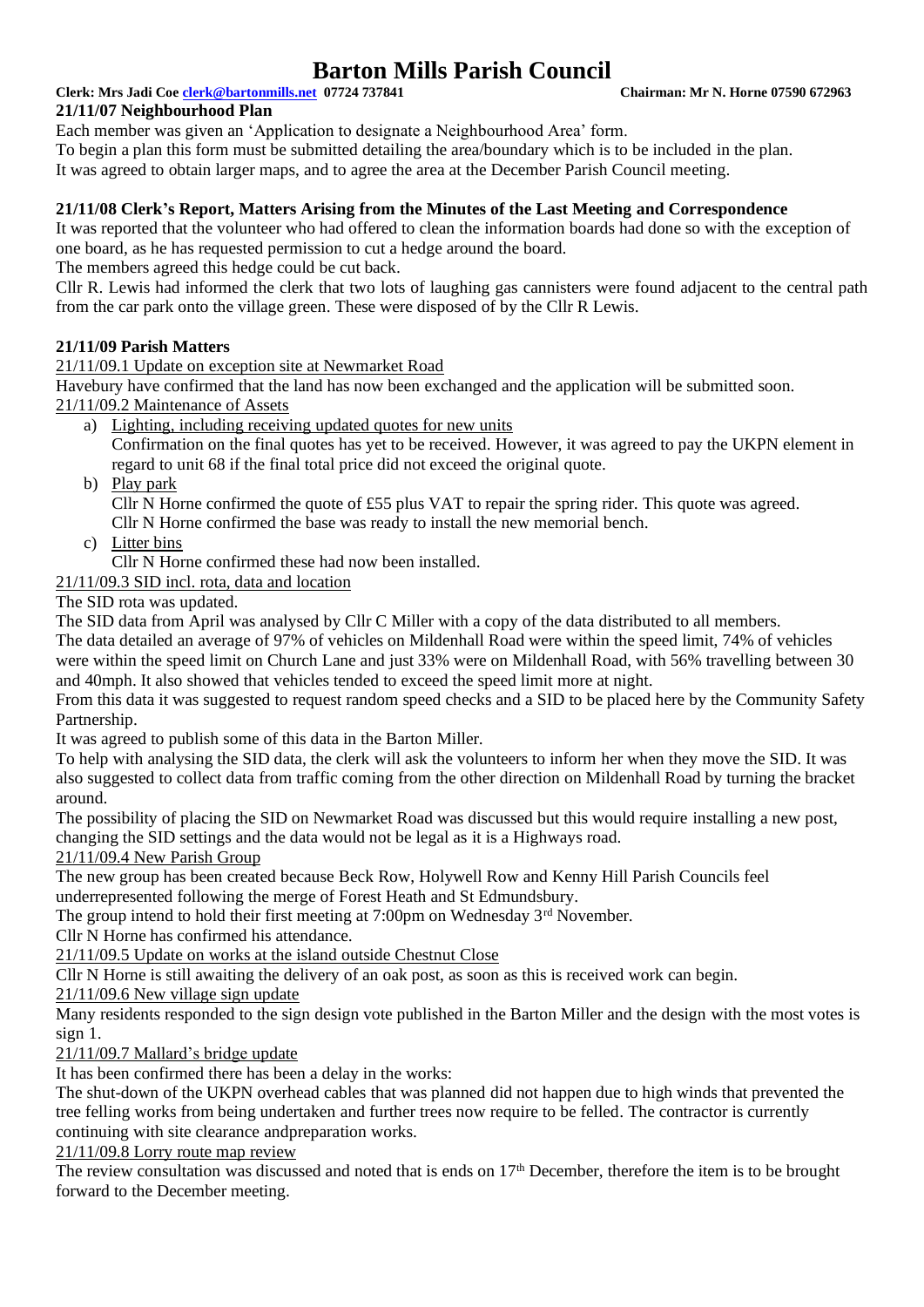#### **Clerk: Mrs Jadi Coe [clerk@bartonmills.net](mailto:clerk@bartonmills.net) 07724 737841 Chairman: Mr N. Horne 07590 672963**

#### 21/11/09.9 Other Highways issues

It was confirmed that Suffolk County Council are planning to carry out road resurfacing along C576 Newmarket Road, Barton Mills (from A11 to Golf Links Road). The works are programmed to take place overnight between 8 and 10 November 2021. The road will be closed each night between 8pm and 6am.

Following the on-site Highways meeting with by Cllr L Stanbury, Cllr N Horne and SCC's Speed Management Officer the following was reported:

- Traffic speeds on the B1102 between Worlington and Mildenhall there is not sufficient criteria met for a long 40mph limit but there may be a case for a 40mph buffer at one end, probably the Worlington end. This would need a speed survey at the start of the Worlington 30mph speed limit.
- Speed limit reduction on Newmarket Road this might occur when development takes place between this road and the A11 (exception site)
- Costs have now been received for sighting two additional traffic counts and speed units, one to be sighted on the Newmarket Rd between the A11 slip junction and Golf Links Rd and the other between Church Lane and Bell Lane. The cost will be £600.00 (£300 per counter).

Cllr Stanbury and Harvey confirmed they may be able to contribute £200 each from their locality budget so this would be a net cost of £200 to the Parish Council.

It was agreed to bring this item forward to the next meeting.

21/11/09.10 Final arrangements for Remembrance Day

Three wreaths have been purchased by the Parish Council, the wine has been ordered and Cllr C. Miller is to organise other refreshments.

The village hall has been booked and set up will begin at 10:00am on Sunday 14<sup>th</sup> November.

21/11/09.11 Update risk assessment in regard to COVID-19

Cllr M Colsey updated the Parish Council risk assessment for when using the village hall. This was discussed but would not be agreed upon until the following meeting as an updated risk assessment/policy schedule is required from the village hall committee.

21/11/09.12 Use of the playing field

It has been reported several organised football teams are using the playing field, of which only one has requested and been granted permission to use the playing field.

There have been reports that users are not using the overflow car park on the field and are attempting to use the toilet facilities in the village hall.

It was agreed to find out what teams are using the field and inform them that they must contact the Parish Council requesting permission.

21/11/09.13 Traffic cone request

The clerk reported on three quotes, however as the exact type was unknown, it was agreed to defer this to the next meeting.

21/11/09.14 Substation update

No updated received, item to be brought forward to the next meeting.

21/11/09.15 The Queens Platinum Jubilee Weekend

There will be an extended bank holiday from Thursday  $2<sup>nd</sup>$  to Sunday  $5<sup>th</sup>$  June in 2022 to celebrate the Oueens Platinum Jubilee.

It was agreed to publish in the Barton Miller a request for ideas and volunteers to organise an event. Finally, it was confirmed no car boot would be held on the long weekend

#### **21/11/10 Finance & Policies**

21/11/10.1 Parish Council Bank Balances and Reconciliation from list of Payments and Receipts The clerk reported that at date £788 is held in the current account and £36,657 in the deposit account. 21/11/10.2 Approve and authorise payment of invoices

The following invoices were proposed and approved for payment:

| Date      | Payee                     | Details                          | Net    | <b>VAT</b> | Gross  |
|-----------|---------------------------|----------------------------------|--------|------------|--------|
| 31-Oct    | J Coe                     | Salary                           | 269.08 | 0.00       | 269.08 |
| 31-Oct    | J Coe                     | Clerk expenses                   | 52.00  | 4.70       | 56.70  |
| 31-Oct    | R Lewis                   | <b>Barton Miller printing</b>    | 26.16  | 0.00       | 26.16  |
|           |                           | Street light works Unit 68 (UKPN |        |            |        |
| $12$ -Oct | Pearce and Kemp           | part)                            | 458.85 | 91.77      | 550.62 |
| 14-Oct    | S Limmer                  | Gardening                        | 30.00  | 0.00       | 30.00  |
| 30-Sep    | Barton Mills Village Hall | Use of hall                      | 63.00  | 0.00       | 63.00  |
| $01-Nov$  | RH Landscapes             | <b>Grass cutting October</b>     | 400.00 | 80.00      | 480.00 |